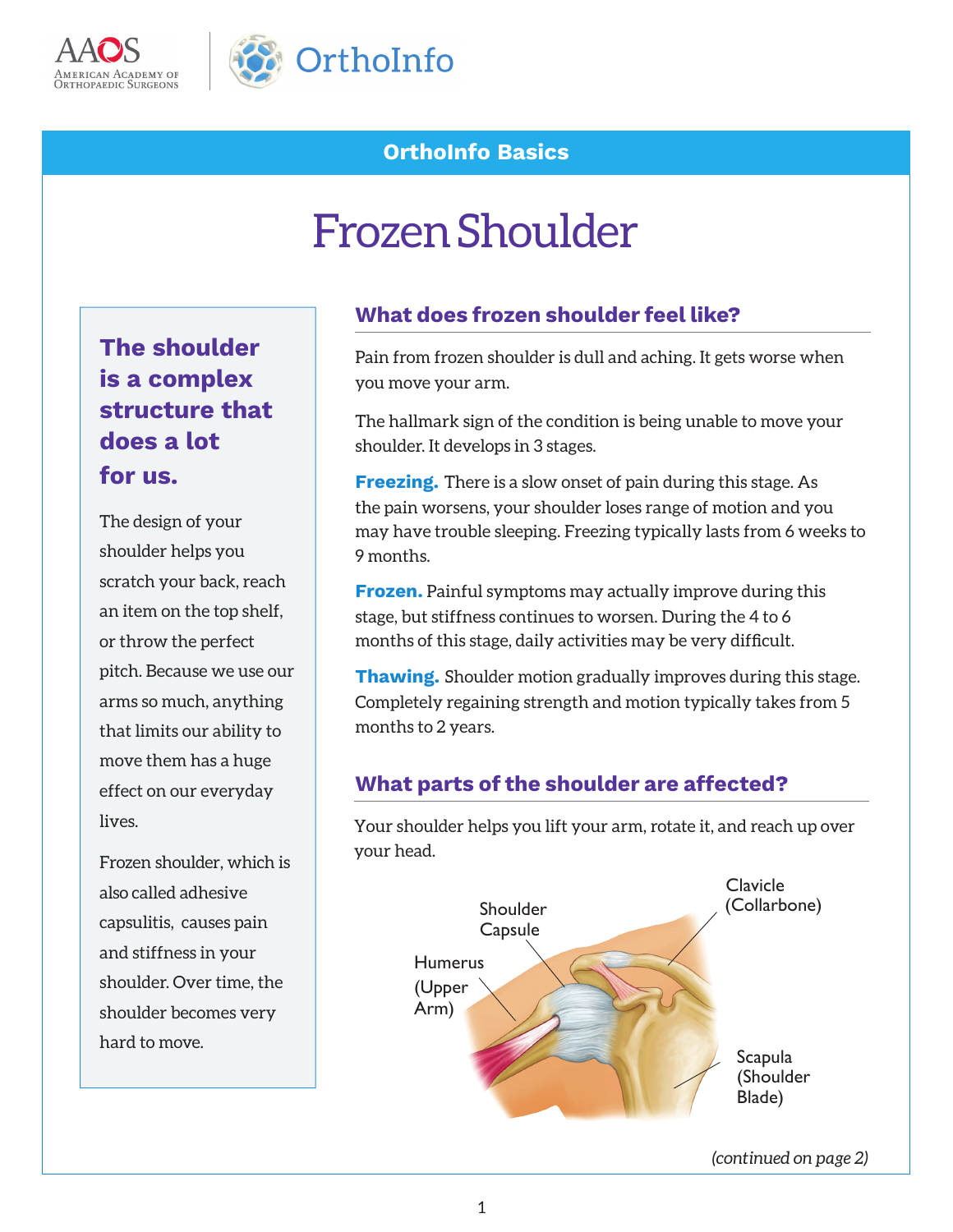#### **OrthoInfo Basics — Frozen Shoulder**

*(Shoulder Anatomy — continued from page 1)*

It is a ball-and-socket joint made up of three bones: your upper arm bone (humerus), your shoulder blade (scapula), and your collarbone (clavicle).

The head of your upper arm bone fits into a rounded groove in your shoulder blade. Strong connective tissue, called the shoulder capsule, surrounds the joint.

To help your shoulder move more easily, synovial fluid lubricates the shoulder capsule and joint.

In frozen shoulder, the shoulder capsule becomes tight and stiff. In many cases, there is less synovial fluid in the joint.

#### **How does frozen shoulder happen?**

The causes of frozen shoulder are not fully understood.

Over time, the shoulder capsule thickens and stiff bands of tissue—called adhesions—develop. It becomes painful and more difficult to move your shoulder.



A few factors may put you more at risk for developing frozen shoulder.

**Age.** People 40 to 60 years old are more likely to develop frozen shoulder.

**Immobilization.** If your shoulder has been immobilized for a period of time—whether from surgery or injury—you may be at risk.

**Diabetes.** People with diabetes are more likely to develop frozen shoulder. The reason for this is not known.

**Other disease.** Some diseases associated with frozen shoulder include hypothyroidism, hyperthyroidism, Parkinson's disease, and cardiac disease.

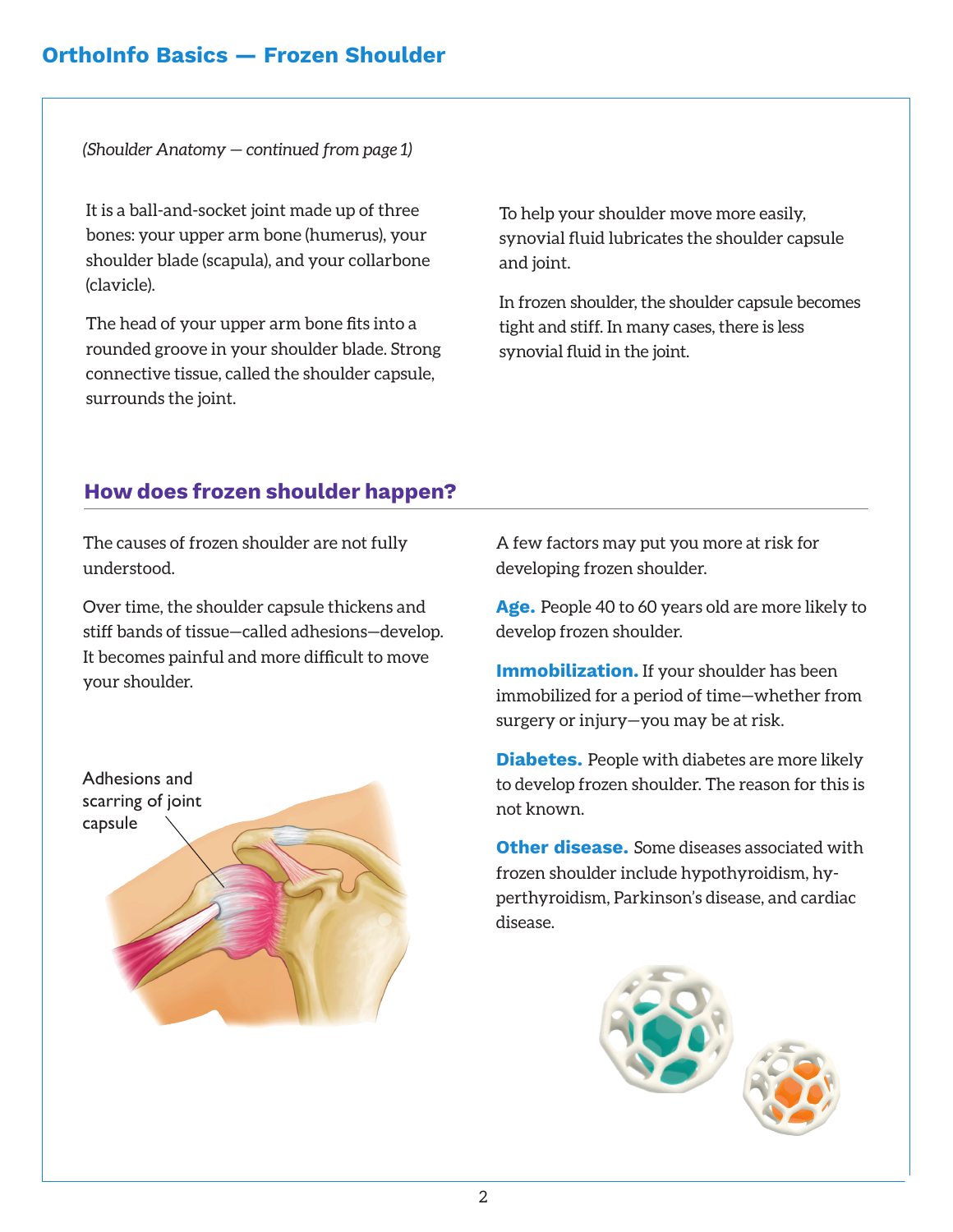#### **How is frozen shoulder treated?**

Over time, frozen shoulder will get better on its own.

Simple treatments often help control pain and restore motion.

**Nonsteroidal anti-inflammatory medicines.** Drugs like aspirin and ibuprofen reduce pain and swelling.

**Steroid injections.** Cortisone is a powerful anti-inflammatory medicine that is injected directly into your shoulder joint.

**Physical therapy.** Specific exercises will help restore movement and strengthen your shoulder. Physical therapy is most often the key ingredient in treating frozen shoulder.

**Surgery.** Frozen shoulder rarely requires surgery. However, if your symptoms do not respond to all other treatments, your doctor may recommend it.

The goal of surgery for frozen shoulder is to stretch and release the stiffened joint capsule.

*Manipulation under anesthesia.* During this procedure, you are put to sleep. Then the doctor forces your shoulder to move, which causes the capsule to stretch.

*Arthroscopy.* Your doctor will cut through tight portions of the joint capsule. This is done using pencil-sized instruments inserted through small incisions around your shoulder joint.

#### **What will rehabilitation be like?**

Whether your treatment involves surgery or not, rehabilitation plays a vital role in getting you back to your daily activities.

Your doctor may suggest you work with a physical therapist to regain strength.

Your therapist may also teach you to use ice and heat treatments to help manage your pain. If stiffness in your shoulder makes exercise

difficult, your doctor may use nerve blocks to limit pain and allow for more aggressive therapy.

A complete recovery make from 12 to 28 months. Although it is a slow process, your commitment to therapy is the most important factor in returning to all the activities you enjoy.